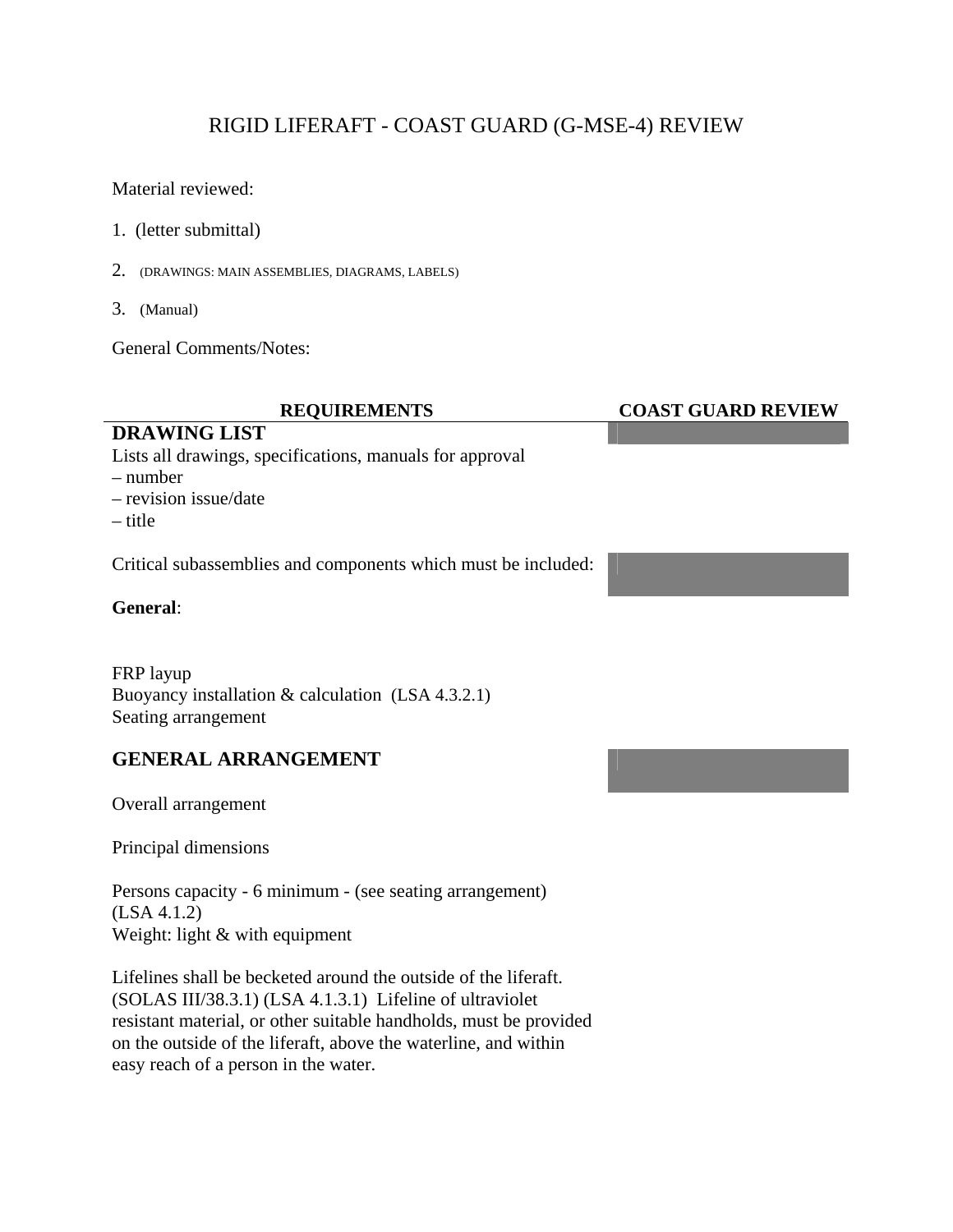At least one entrance shall be fitted with a rigid boarding ramp to enable persons to board the liferaft from the sea. In the case of a davit launched liferaft having more than one entrance, the boarding ramp shall be fitted at the entrance opposite to the bowsing and embarkation facilities. (SOLAS III/40.4.1) (LSA 4.3.4.1) Entrances not provided with a boarding ramp shall have a boarding ladder, the lowest step of which shall be situated not less than 0.4 m below the liferaft's light waterline. (SOLAS III/40.4.2) (LSA 4.3.4.2)

There shall be means inside the liferaft to assist persons to pull themselves into the liferaft from the ladder. (SOLAS III/40.4.3) (LSA 4.3.4.3) Free-fall raft data - Free-fall certification height

### **LINES PLAN**

### **STABILITY**

### (LSA Code 4.3.5) **SEATING ARRANGEMENT**

The number of persons which a liferaft shall be permitted to accommodate shall be equal to the lesser of:

1 the greatest whole number obtained by dividing by 0.096 the volume, measured in cubic metres of the buoyancy material multiplied by a factor of 1 minus the specific gravity of that material; or

2 the greatest whole number obtained by dividing by 0.372 the horizontal cross sectional area of the floor of the liferaft measured in square metres; or

3 the number of persons having an average mass of 75 kg, all wearing lifejackets, that can be seated with sufficient comfort and headroom without interfering with the operation of any of the liferaft's equipment. (SOLAS III/40.3)

### **EQUIPMENT INSTALLATION AND STOWAGE PLAN**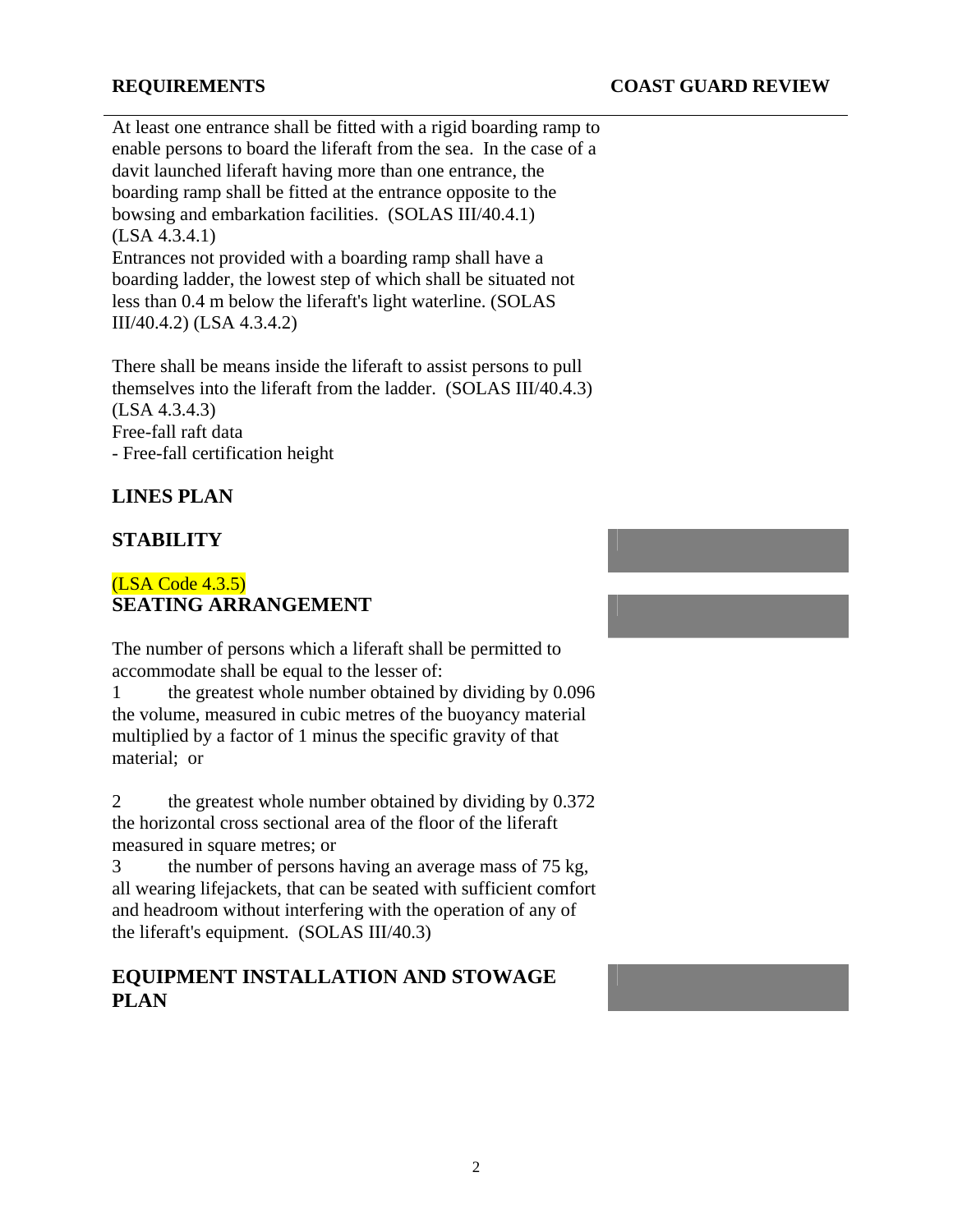Where appropriate the equipment shall be stowed in a container which, if it is not an integral part of, or permanently attached to, the liferaft, shall be stowed and secured inside the liferaft and be capable of floating in water for at least 30 min without damage to its contents. (SOLAS III/38.5.4)

Approved position-indicating light.

A manually controlled lamp shall be fitted inside the liferaft, capable of continuous operation for a period of at least 12 h. It shall light automatically when the canopy is set in place and be of sufficient intensity to enable reading of survival and equipment instructions. (SOLAS III/40.6.3)

The liferaft painter system shall provide a connection between the ship and the liferaft and shall be so arranged as to ensure that the liferaft when released is not dragged under by the sinking ship. (SOLAS III/38.6.1)

The breaking strength of the painter system, including its means of attachment to the liferaft, except the weak link required by regulation 38.6, shall be not less than 10.0 kN for liferafts permitted to accommodate nine persons or more, and not less than 7.5 kN for any other liferaft. (SOLAS III/40.6.1) [Manufacturer does not necessarily need to supply, but should specify painter, weak link, and hydrostatic release requirements.]

One knife of the non folding type having a buoyant handle and lanyard attached and stowed in a pocket on the exterior of the canopy near the point at which the painter is attached to the liferaft. (SOLAS III/38.5.1.2)

A liferaft for use with an approved launching appliance shall be provided with means for bringing the liferaft alongside the embarkation deck and holding it securely during embarkation. (SOLAS III/38.4.1.2)

4.2 Every passenger ship davit launched liferaft shall be so arranged that it can be rapidly boarded by its full complement of persons. (SOLAS III/38.4.2)

4.3 Every cargo ship davit launched liferaft shall be so arranged that it can be boarded by its full complement of persons in not more than 3 min from the time the instruction to board is given. (SOLAS III/38.4.3)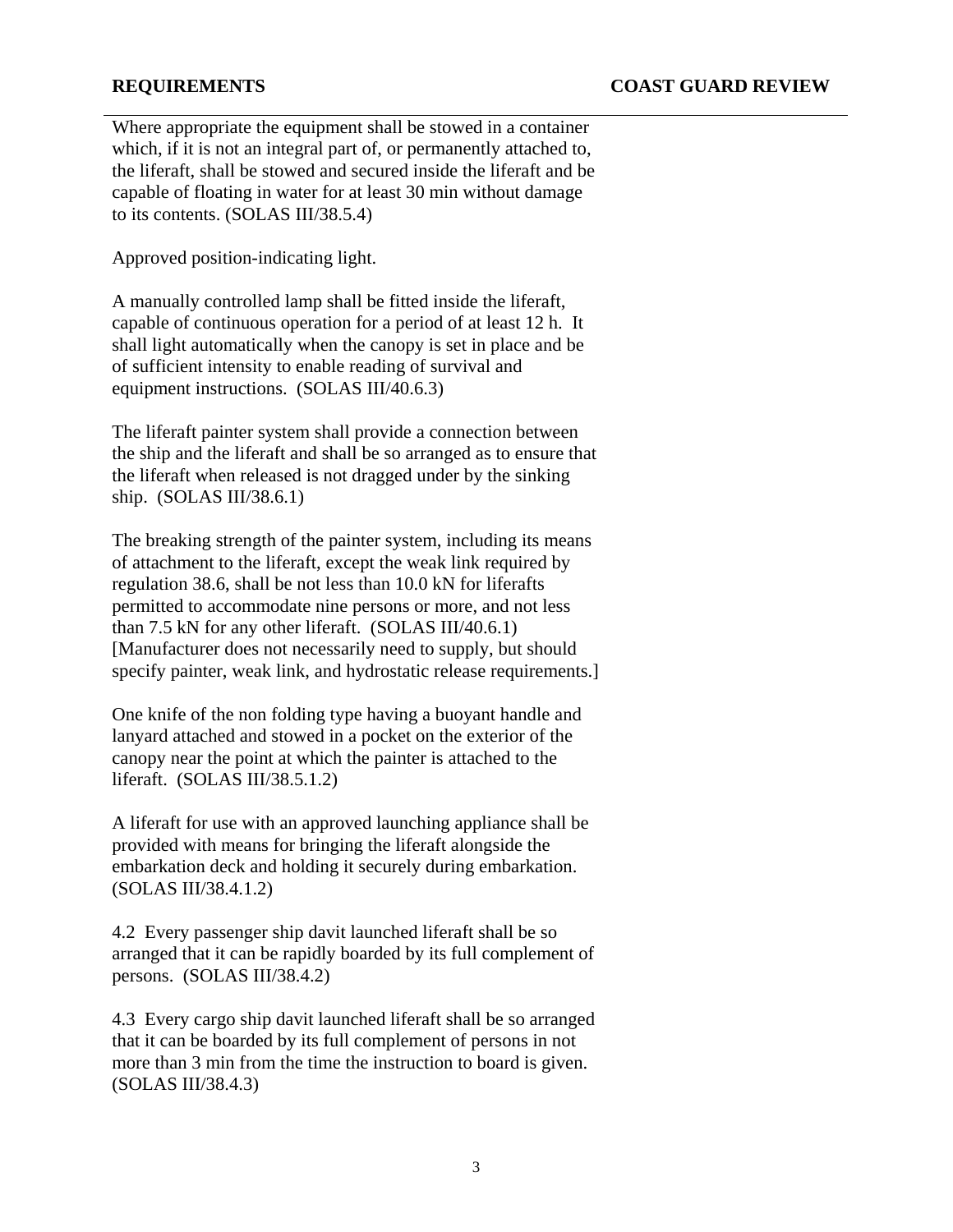# **HULL CONSTRUCTION PLAN**

Specification and identification of materials for critical parts such as steel, aluminum, fiberglass cloth used in the raft's manufacture. Provide copy of standard if not U.S. national standard or international standard.

| Steel. Sheet steel and plate must be low carbon, commercial<br>quality, either corrosion resistant or galvanized as per<br>ASTM A 525, coating designation G115. Structural steel plates<br>and shapes must be carbon steel as per ASTM A 36. All steel<br>products, except corrosion resistant steel, must be galvanized to<br>provide high quality zinc coatings suitable for the intended<br>service life in a marine environment. Corrosion resistant steel<br>shall be a standard 302 stainless steel or equal. | Steel:                        |
|----------------------------------------------------------------------------------------------------------------------------------------------------------------------------------------------------------------------------------------------------------------------------------------------------------------------------------------------------------------------------------------------------------------------------------------------------------------------------------------------------------------------|-------------------------------|
| - Aluminum. Aluminum and aluminum alloys must be high<br>purity for good marine corrosion resistance, free of iron and<br>containing not more than 0.6% copper.                                                                                                                                                                                                                                                                                                                                                      | Aluminum:                     |
| - Dissimilar materials. Metals in contact with each other must be<br>either galvanically compatible or insulated with suitable non-<br>porous materials such as plastic, rubber, or neoprene based<br>compounds, micarta, or equivalent materials. Provisions must<br>also be made to prevent loosening or tightening resulting from<br>differences of thermal expansion, freezing, buckling of parts,<br>galvanic corrosion, or other incompatibilities.                                                            | Other metals:                 |
| - Glass reinforcement. The reinforcement used in FRP<br>construction must be a good quality "E" or electrical grade glass.                                                                                                                                                                                                                                                                                                                                                                                           | Glass reinforcement:          |
| - Resin. Resin shall be fire-retardant and approved.                                                                                                                                                                                                                                                                                                                                                                                                                                                                 | Resin:                        |
| - Buoyancy material. The buoyancy material must be approved.<br>The buoyancy of the liferaft shall be provided by approved<br>inherently buoyant material placed as near as possible to the<br>periphery of the liferaft. The buoyant material shall be fire<br>retardant or be protected by a fire retardant covering. (SOLAS<br>III/40.2.1)                                                                                                                                                                        | Buoyancy foam:<br>Balsa core: |
| Method of installation and buoyancy volume provided                                                                                                                                                                                                                                                                                                                                                                                                                                                                  |                               |

Layup schedule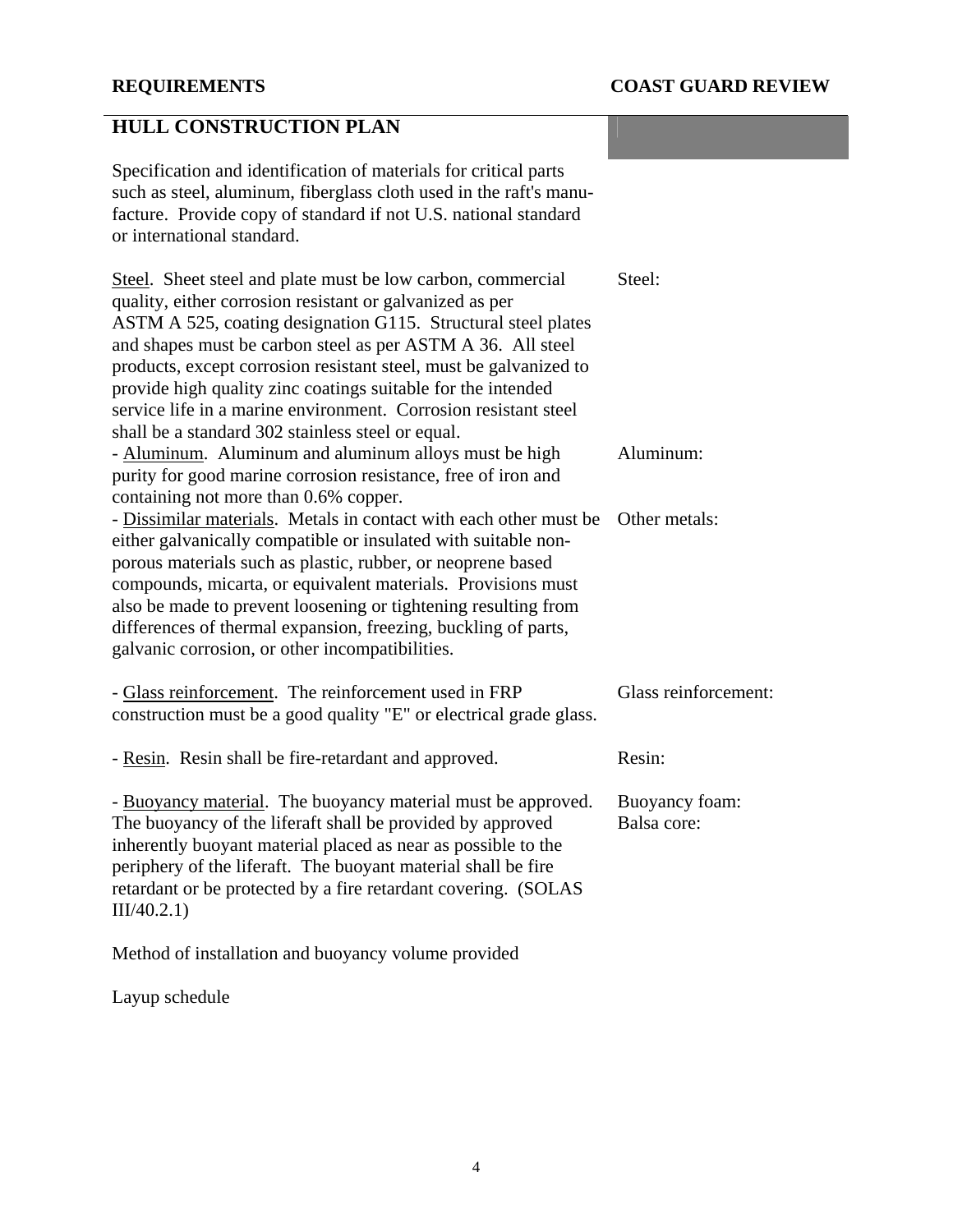Laminate - Specify

- Resin content and allowable range
- Flexural ultimate strength
- Tensile strength, lengthwise

Particulars of joins, welds (including weld size and welding procedure), seams, and other fabricating details

- Welding. Welding must be performed by welders qualified by the Commandant (G-MSE), American Bureau of Shipping, U.S. Navy, or a Coast Guard accepted independent lab/agency or 3<sup>rd</sup> party for that purpose. Only electrodes intended for use with the material being welded may be used. All welds must be checked using appropriate non-destructive tests.

Weight of finished molding (Also thickness for spray-up construction)

## **CANOPY CONSTRUCTION PLAN**

Specification and identification of materials for critical parts such as steel, aluminum, fiberglass, cloth used in the raft's manufacture. Provide copy of standard if not U.S. national standard or international standard.

- Steel. Sheet steel and plate must be low carbon, commercial quality, either corrosion resistant or galvanized as per ASTM A 525, coating designation G115. Structural steel plates and shapes must be carbon steel as per ASTM A36. All steel products, except corrosion resistant steel, must be galvanized to provide high quality zinc coatings suitable for the intended service life in a marine environment. Corrosion resistant steel shall be a standard 302 stainless steel or equal.

- Aluminum. Aluminum and aluminum alloys must be high purity for good marine corrosion resistance, free of iron and containing not more than 0.6% copper.

- Dissimilar materials. Metals in contact with each other must be Other metals: either galvanically compatible or insulated with suitable nonporous materials such as plastic, rubber, or neoprene based compounds, micarta, or equivalent materials. Provisions must also be made to prevent loosening or tightening resulting from differences of thermal expansion, freezing, buckling of parts, galvanic corrosion, or other incompatibilities.

Welds – Assembly seam –

Welding:

Weight -- Thickness of spray --

Steel:

Aluminum: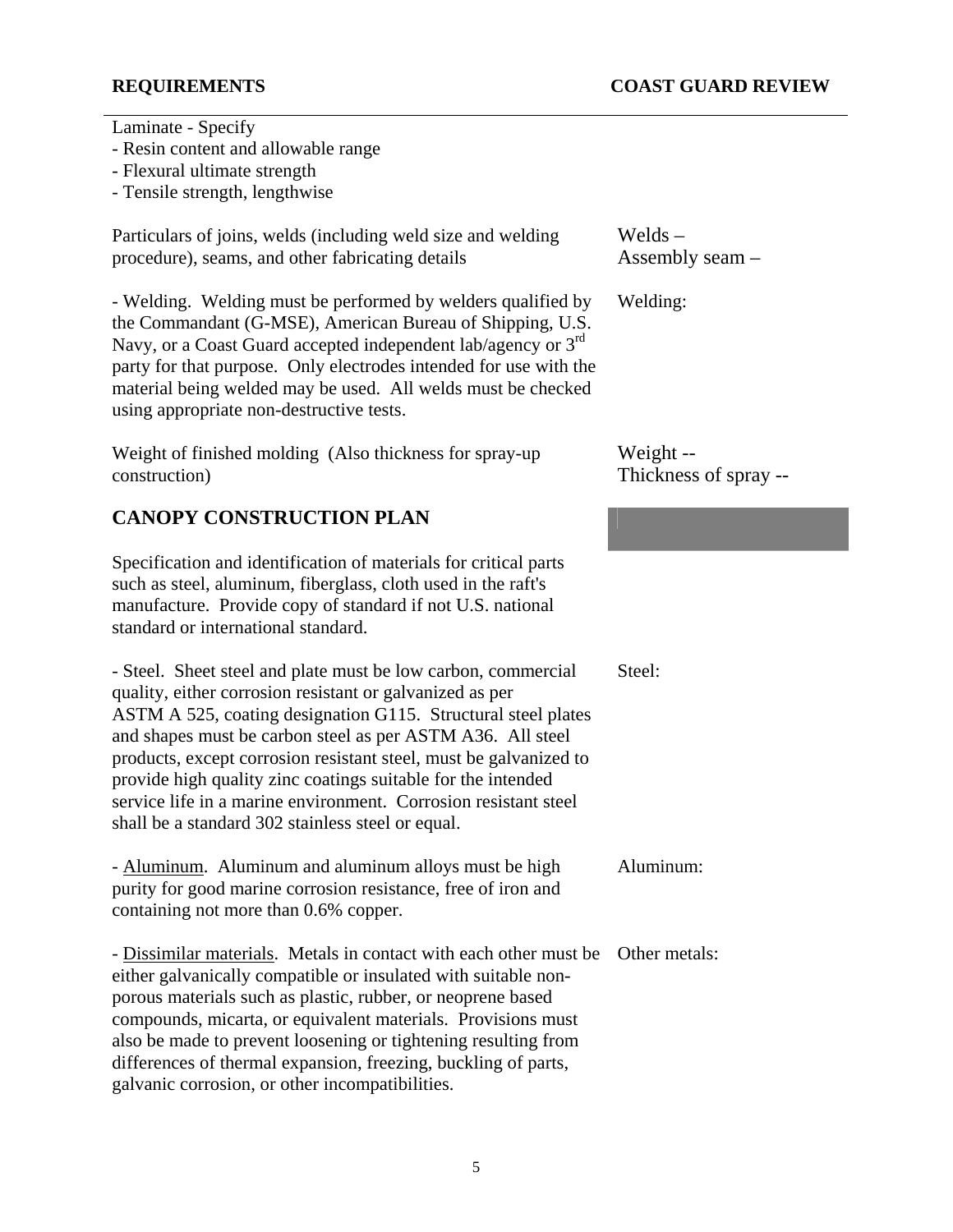# **REQUIREMENTS COAST GUARD REVIEW**

| - Glass reinforcement. The reinforcement used in FRP<br>construction must be a good quality "E" or electrical grade glass.                                                                                                                                                                                                                    | Glass reinforcement:          |
|-----------------------------------------------------------------------------------------------------------------------------------------------------------------------------------------------------------------------------------------------------------------------------------------------------------------------------------------------|-------------------------------|
| - Resin. Resin shall be fire-retardant and approved. Color<br>orange.                                                                                                                                                                                                                                                                         | Resin:                        |
| - Buoyancy material. The buoyancy material must be approved.                                                                                                                                                                                                                                                                                  | Buoyancy foam:<br>Balsa core: |
| Method of installation and buoyancy volume provided                                                                                                                                                                                                                                                                                           |                               |
| Layup schedule                                                                                                                                                                                                                                                                                                                                |                               |
| Laminate - Specify<br>- Resin content and allowable range<br>- Flexural ultimate strength<br>- Tensile strength, lengthwise                                                                                                                                                                                                                   |                               |
| Particulars of joins, welds (including weld size and welding<br>procedure), seams, and other fabricating details                                                                                                                                                                                                                              |                               |
| - Welding. Welding must be performed by welders qualified by<br>the Commandant (G-MVI), American Bureau of Shipping, U.S.<br>Navy, or a Coast Guard accepted Coast Guard inspector. Only<br>electrodes intended for use with the material being welded may<br>be used. All welds must be checked using appropriate non-<br>destructive tests. | Welding:                      |
| Weight of finished molding (Also thickness for spray-up                                                                                                                                                                                                                                                                                       |                               |

construction)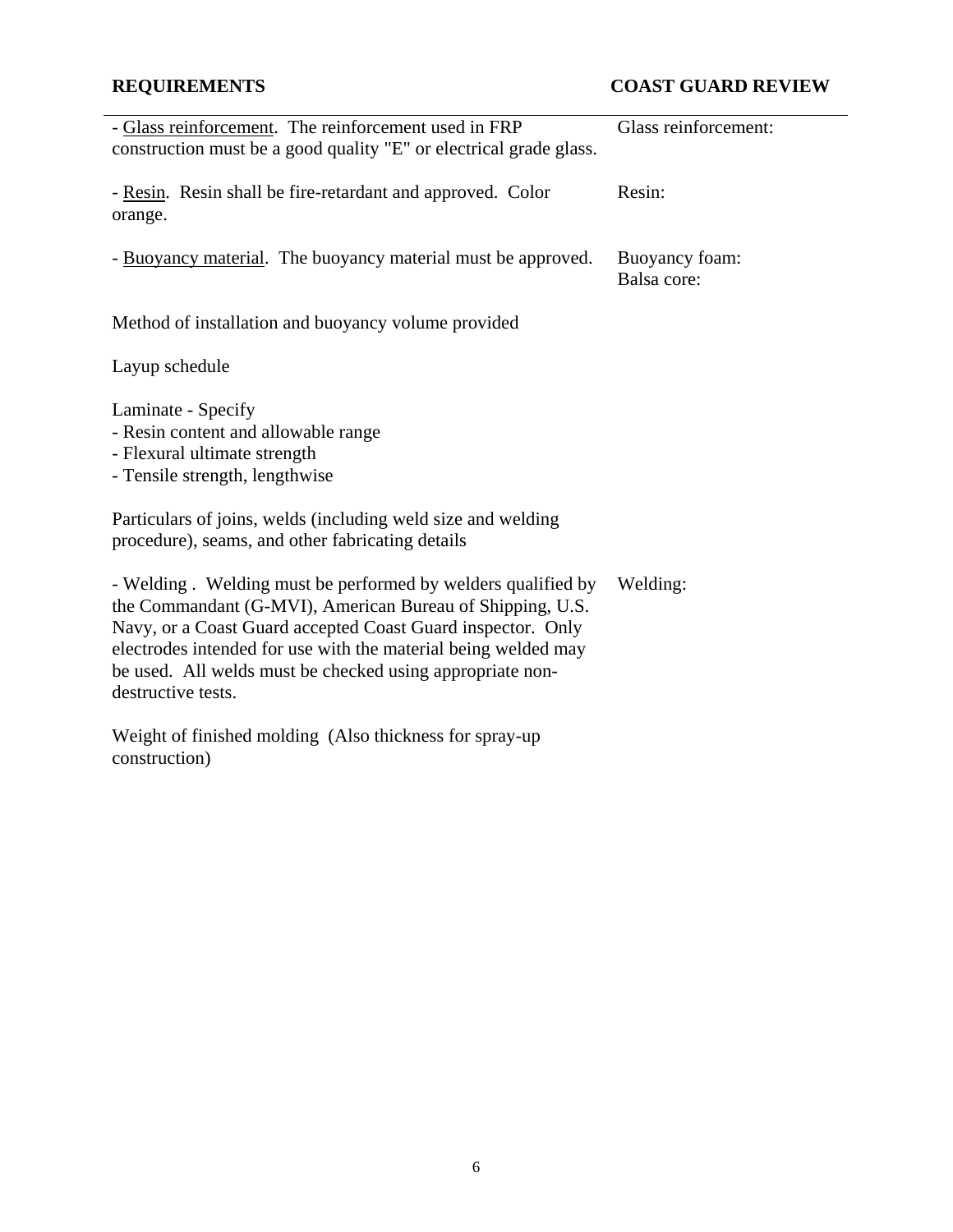## **CANOPY PLAN**

The liferaft shall have a canopy to protect the occupants from exposure which is automatically set in place when the liferaft is launched and waterborne. The canopy shall comply with the following:

1 it shall provide insulation against heat and cold by means of either two layers of material separated by an air gap or other equally efficient means. Means shall be provided to prevent accumulation of water in the air gap;

2 its interior shall be of a colour that does not cause discomfort to the occupants;

3 each entrance shall (a) be clearly indicated and (b) be provided with efficient adjustable closing arrangements which can be easily and quickly opened from inside and outside the liferaft (c) so as to permit ventilation but exclude seawater, wind and cold. (d) Liferafts accommodating more than eight persons shall have at least two diametrically opposite entrances; (a) (b) (c) (d)

4 it shall admit sufficient air for the occupants at all times, even with the entrances closed;

5 it shall be provided with at least one viewing port;

6 it shall be provided with means for collecting rain water;

7 it shall have sufficient headroom for sitting occupants under all parts of the canopy. (SOLAS III/38.1.5)

### **INNER LINER CONSTRUCTION PLAN**

Specification and identification of materials for critical parts such as steel, aluminum, fiberglass, cloth used in the raft's manufacture. Provide copy of standard if not U.S. national standard or international standard.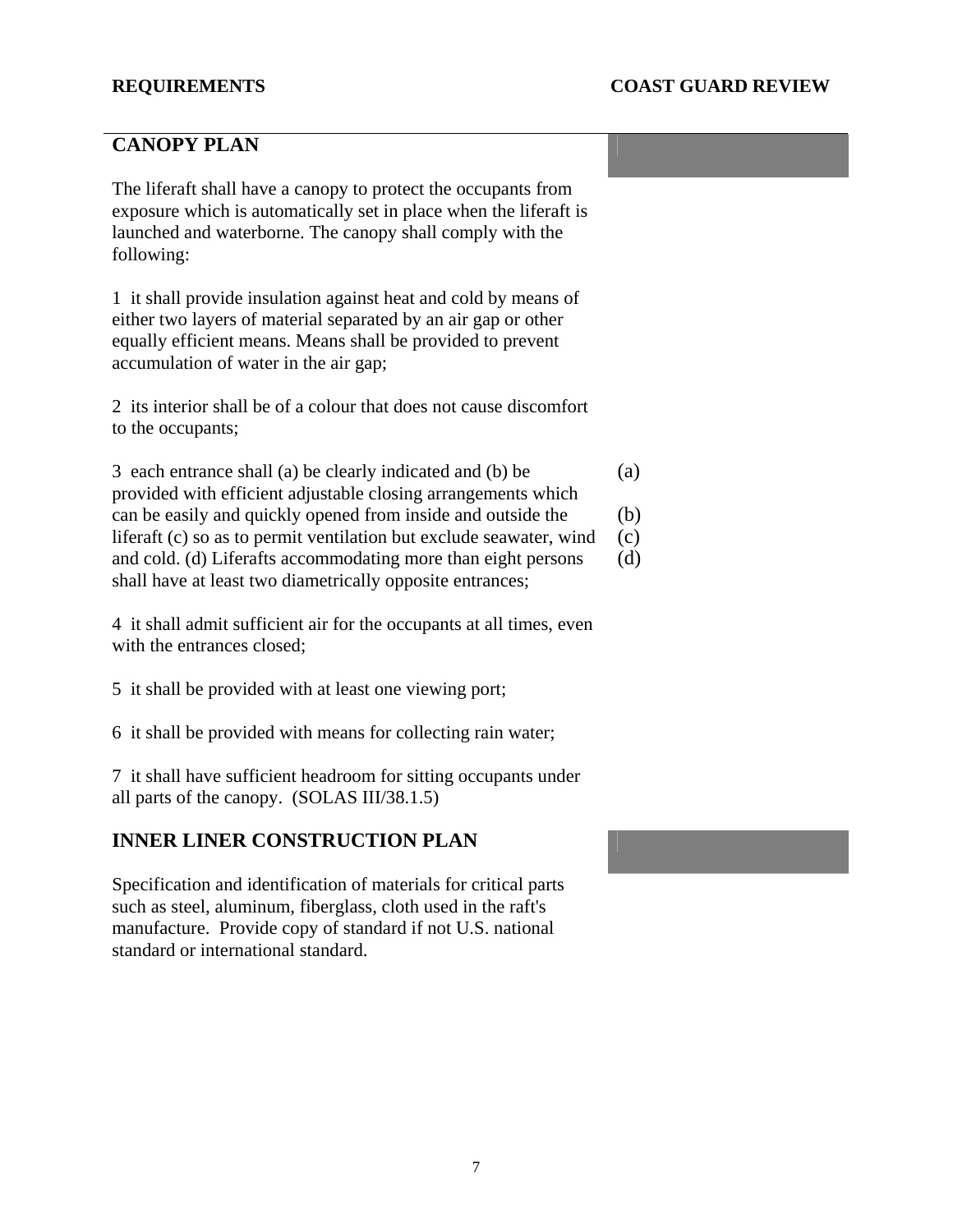| - Steel. Sheet steel and plate must be low carbon, commercial<br>quality, either corrosion resistant or galvanized as per<br>ASTM A 525, coating designation G115. Structural steel plates<br>and shapes must be carbon steel as per ASTM A36. All steel<br>products, except corrosion resistant steel, must be galvanized to<br>provide high quality zinc coatings suitable for the intended<br>service life in a marine environment. Corrosion resistant steel<br>shall be a standard 302 stainless steel or equal. | Steel:               |
|-----------------------------------------------------------------------------------------------------------------------------------------------------------------------------------------------------------------------------------------------------------------------------------------------------------------------------------------------------------------------------------------------------------------------------------------------------------------------------------------------------------------------|----------------------|
| - Aluminum. Aluminum and aluminum alloys must be high<br>purity for good marine corrosion resistance, free of iron and<br>containing not more than 0.6% copper.                                                                                                                                                                                                                                                                                                                                                       | Aluminum:            |
|                                                                                                                                                                                                                                                                                                                                                                                                                                                                                                                       | Other metals:        |
| - Glass reinforcement. The reinforcement used in FRP<br>construction must be a good quality "E" or electrical grade glass.                                                                                                                                                                                                                                                                                                                                                                                            | Glass reinforcement: |
| - Resin. Resin shall be fire-retardant and approved. Color<br>orange where not covered by canopy or bow cover.                                                                                                                                                                                                                                                                                                                                                                                                        | Resin:               |
| Layup schedule                                                                                                                                                                                                                                                                                                                                                                                                                                                                                                        |                      |
| Laminate - Specify<br>- Resin content and allowable range                                                                                                                                                                                                                                                                                                                                                                                                                                                             |                      |

- Flexural ultimate strength
- Tensile strength, lengthwise

Weight of finished molding

## **RELEASE MECHANISM INSTALLATION**

Approved release mechanism, if davit launched.

6:1 Safety Factor on ultimate strength of materials - review parts not included in release mechanism approval.

Specification and identification of materials for critical parts such as steel and aluminum - review parts not included in release mechanism approval. Provide copy of standard if not U.S. national standard or international standard.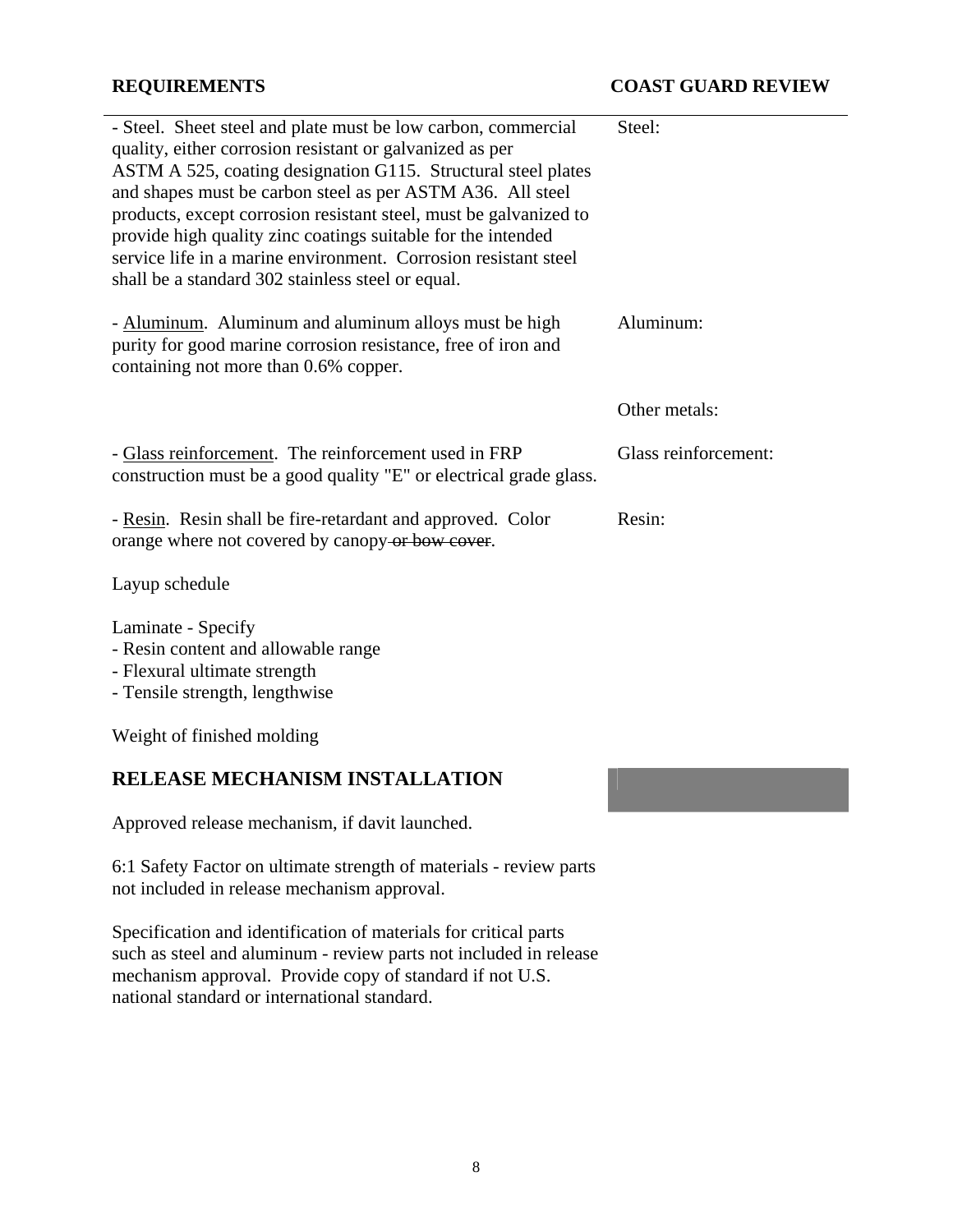| Steel. Sheet steel and plate must be low carbon, commercial<br>quality, either corrosion resistant or galvanized as per<br>ASTM A 525, coating designation G115. Structural steel plates<br>and shapes must be carbon steel as per ASTM A 36. All steel<br>products, except corrosion resistant steel, must be galvanized to<br>provide high quality zinc coatings suitable for the intended<br>service life in a marine environment. Corrosion resistant steel<br>shall be a standard 302 stainless steel or equal. | Steel:        |
|----------------------------------------------------------------------------------------------------------------------------------------------------------------------------------------------------------------------------------------------------------------------------------------------------------------------------------------------------------------------------------------------------------------------------------------------------------------------------------------------------------------------|---------------|
| - Aluminum. Aluminum and aluminum alloys must be high<br>purity for good marine corrosion resistance, free of iron and<br>containing not more than 0.6% copper.                                                                                                                                                                                                                                                                                                                                                      | Aluminum:     |
| - Dissimilar materials. Metals in contact with each other must be<br>either galvanically compatible or insulated with suitable non-<br>porous materials such as plastic, rubber, or neoprene based<br>compounds, micarta, or equivalent materials. Provisions must<br>also be made to prevent loosening or tightening resulting from<br>differences of thermal expansion, freezing, buckling of parts,<br>galvanic corrosion, or other incompatibilities.                                                            | Other metals: |
| Welding: Particulars of joins, welds (including weld size and<br>welding procedure), seams, and other fabricating details                                                                                                                                                                                                                                                                                                                                                                                            | Welds $-$     |
| - Welding. Welding must be performed by welders qualified by<br>the Commandant (G-MSE), American Bureau of Shipping, U.S.<br>Navy, or a Coast Guard accepted independent lab/agency or $3rd$<br>party for that purpose. Only electrodes intended for use with the<br>material being welded may be used. All welds must be checked<br>using appropriate non-destructive tests.                                                                                                                                        | Welding:      |
| Release lever or control must be red in color, and the area<br>immediately surrounding the control must be a sharply<br>contrasting light color.                                                                                                                                                                                                                                                                                                                                                                     |               |

## **PLACARDS AND LABELS**

All labels, caution and danger notices, and operating, maintenance, or general instructions provided on the liferaft, must be in accordance with ASTM F 1166, Sections 27, 28, 29, 30, and 31, in terms of format, content, lettering size and spacing, color, and posted location. They must be illustrated with symbols in accordance with Resolution A.760(18), as applicable.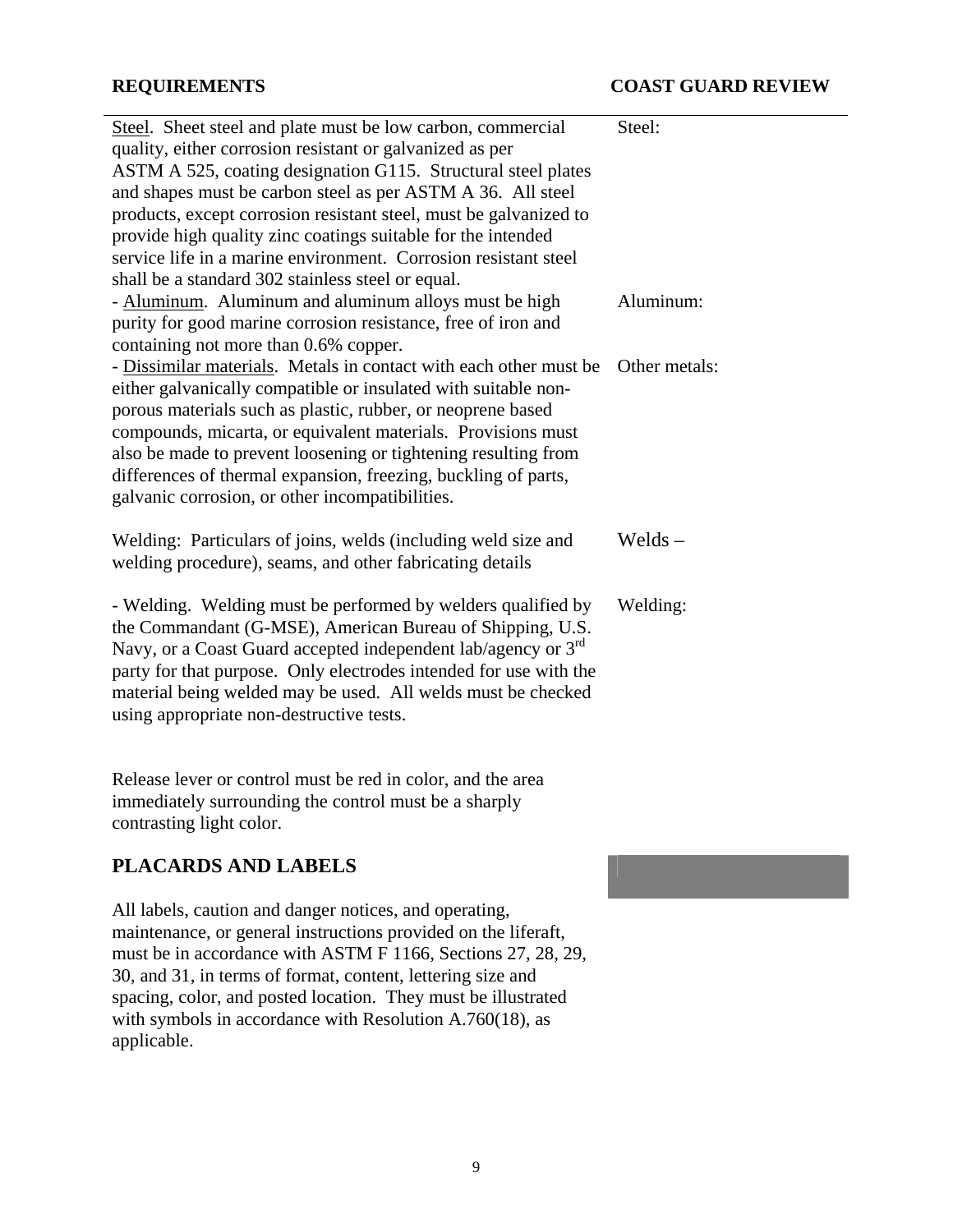| A corrosion-resistant nameplate must be permanently affixed to  |      |
|-----------------------------------------------------------------|------|
| the hull. The following must be permanently marked on the       |      |
| nameplate:                                                      | (1)  |
| (1) Name and address of the manufacturer.                       | (2)  |
| (2) Serial number of the raft.                                  | (3)  |
| (3) Identification of the inspecting laboratory.                | (4)  |
| (4) U.S. Coast Guard approval number.                           | (5)  |
| (5) Year of manufacture.                                        | (6)  |
| (6) Material of hull construction.                              | (7)  |
| (7) Number of persons for which the raft is approved.           | (8)  |
| (8) Weight without persons.                                     | (9)  |
| (9) The word "SOLAS"                                            | (10) |
| (10) Maximum permitted height of stowage above waterline        |      |
| (drop test height).                                             | (11) |
| (11) If the liferaft is a free-fall liferaft then the free-fall |      |
| certification height (FFCH), required Launching Ramp Length     |      |
| (LRL) and the Launching Ramp Angle for the FFCH must also       |      |
| be permanently marked.                                          |      |

Number of persons raft is permitted to accommodate over each entrance in characters not less than 100 mm in height of a colour contrasting with that of the Liferaft

Instructions for immediate action (SOLAS III/38.5.1.23)

Illustrated launching instruction plate or placard.

The release gear and its components must be labeled, as required, to aid in understanding and operation also of the system.

Drawings of "Hazard" and "Instruction" signs, showing actual inscription, format, color, size, and location.

Weatherproof equipment list must be permanently mounted in a conspicuous and prominent location on a stowage locker or compartment, or on inside of canopy. The list must include a stowage plan, oriented such that the stowage location of each item of loose equipment is readily apparent.

## **RETROREFLECTIVE MATERIAL INSTALLATION**

Approved under 164.018

IMO Resolution A.658(16) arrangement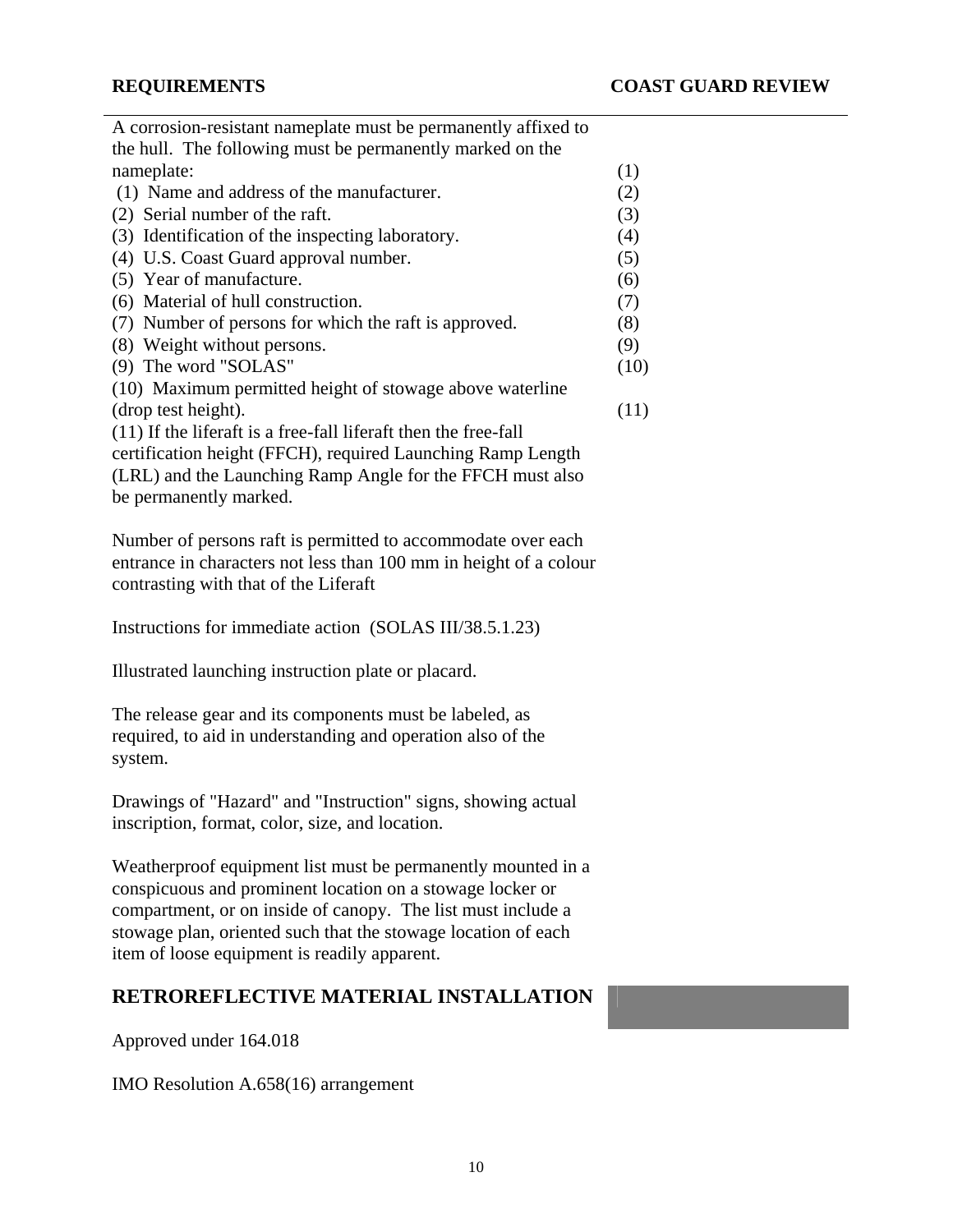## **OTHER UNIQUE SYSTEMS**

## **MANUALS**

The manufacturer shall make an operation, maintenance and training manual available to purchasers of approved liferafts to enable vessel operators to meet Regulations III/18.2, 19.3, 51, and 52 of SOLAS 74/83.

The material must include a complete discussion of operation, maintenance, and safety procedures to be followed in the use of liferafts and associated components and equipment.

The material presented must be clear, sufficiently detailed, and unambiguous. The material must be in English though additional languages are acceptable. Wherever possible, the material must be

- Explained with the help of diagrams
- Presented in short numbered paragraphs
- Written in the active voice.

The training manual, which may comprise several volumes, shall contain instructions and information, in easily understood terms illustrated wherever possible, on the lifesaving appliances provided in the ship and on the best methods of survival. Any part of such information may be provided in the form of audiovisual aids in lieu of the manual. The following shall be explained in detail:

Boarding, launching, and clearing the survival craft and rescue rafts;

release from launching appliances;

use of all survival equipment;

use of all detection equipment;

use of drogues;

best use of the survival craft facilities in order to survive;

Instructions for emergency repair of the lifesaving appliances.

Instructions for onboard maintenance of lifesaving appliances shall be easily understood, illustrated wherever possible, and, as appropriate, shall include the following for each appliance: a checklist for use when carrying out the inspections required by regulation 19.7;

Maintenance and repair instructions;

Schedule of periodic maintenance;

diagram of lubrication points with the recommended lubricants; list of replaceable parts;